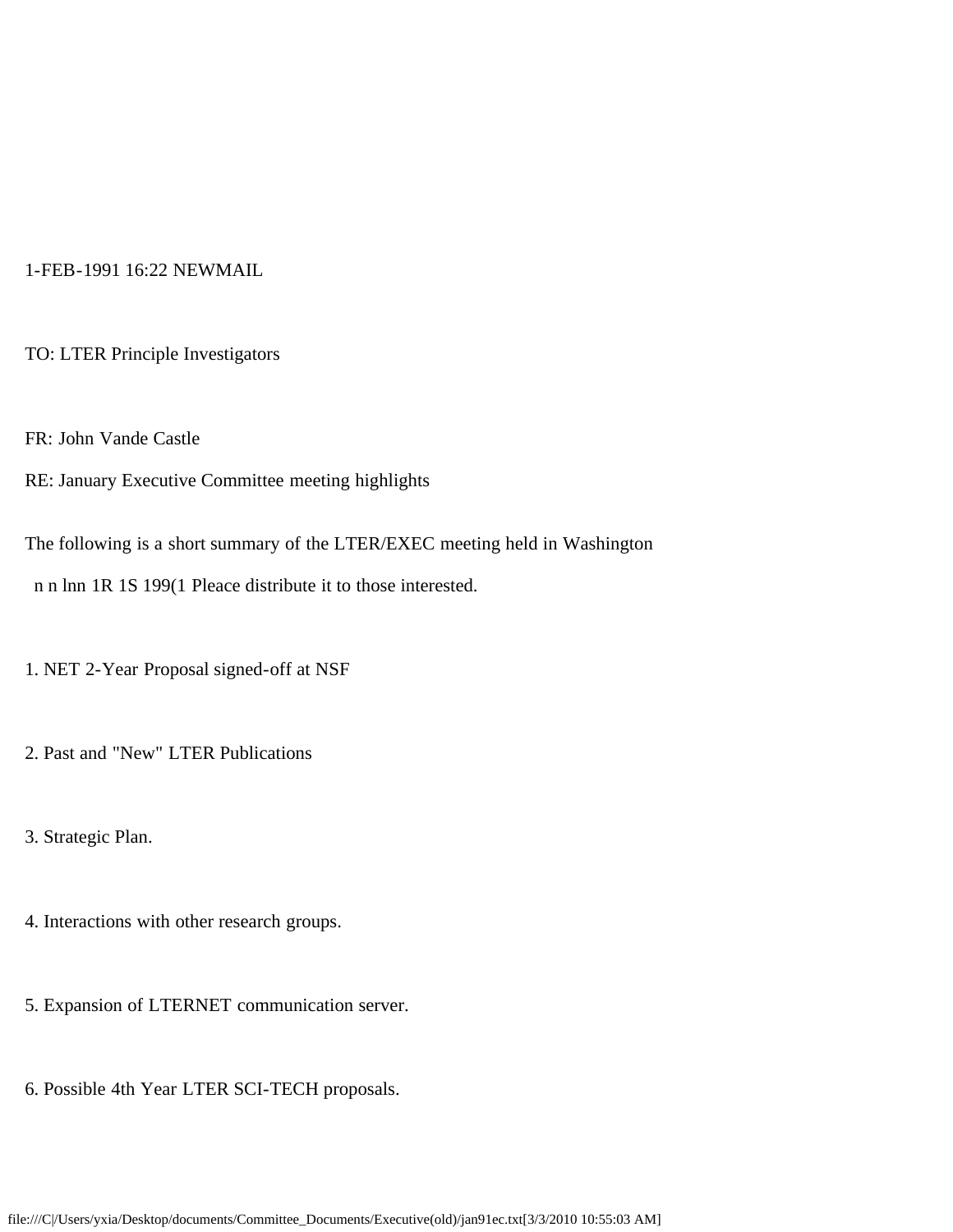7. Agenda items for Spring LTER Coordinating Committee meeting in Seattle.

1. In discussions with NSF, the LTER/EXEC learned that the Network Office's 2-Year proposal due to start Feb. 1, 1991 had just been signed off and submitted to NSFs grants and contract department. The proposal included basic support for staff, publications and LTERNET communications server costs, but did not include equipment, workshop or subcontract works as in the last 3-year proposal. Participant support was included for LTER/EXEC, LTER/CC and LTER/DM meetings. A small supplement to this proposal to cover costs for expanded or new publications and activities at the Network Office will be considered by NSF.

2. NSF is obviously very interested in LTER publications. The recent "LTER Core Dataset Catalog" was well received, as was the draft report of "The Status of Technological Supplements within LTER" by David Foster and Emery Boose of HFR-LTER (which is now under update/revision). The recent Climate Variability Report was less well received since it was published through the USFS/USDA and did not explicitly show LTER or NSF support on the cover (this is also being taken care of). There was a consensus to have the Network Office retroactively form a "Numbered Series" of LTER related publications, and a permanent LTER "logo" to make publications easier to identify and reference. The LTER "site" papers which were prepared for the LTER All-Scientists Meeting will be compiled into an "Expanded Blue Book" publication. Keith VanCleve, who has been collecting most of the revisions will visit Seattle in Feb. to discuss hnal formats for this publication with NET staff.

3. The "LTER Strategic Plan" document which was initiated at the fall 1989 LTER/CC meeting WILL be in final form for ratification at the LTER/CC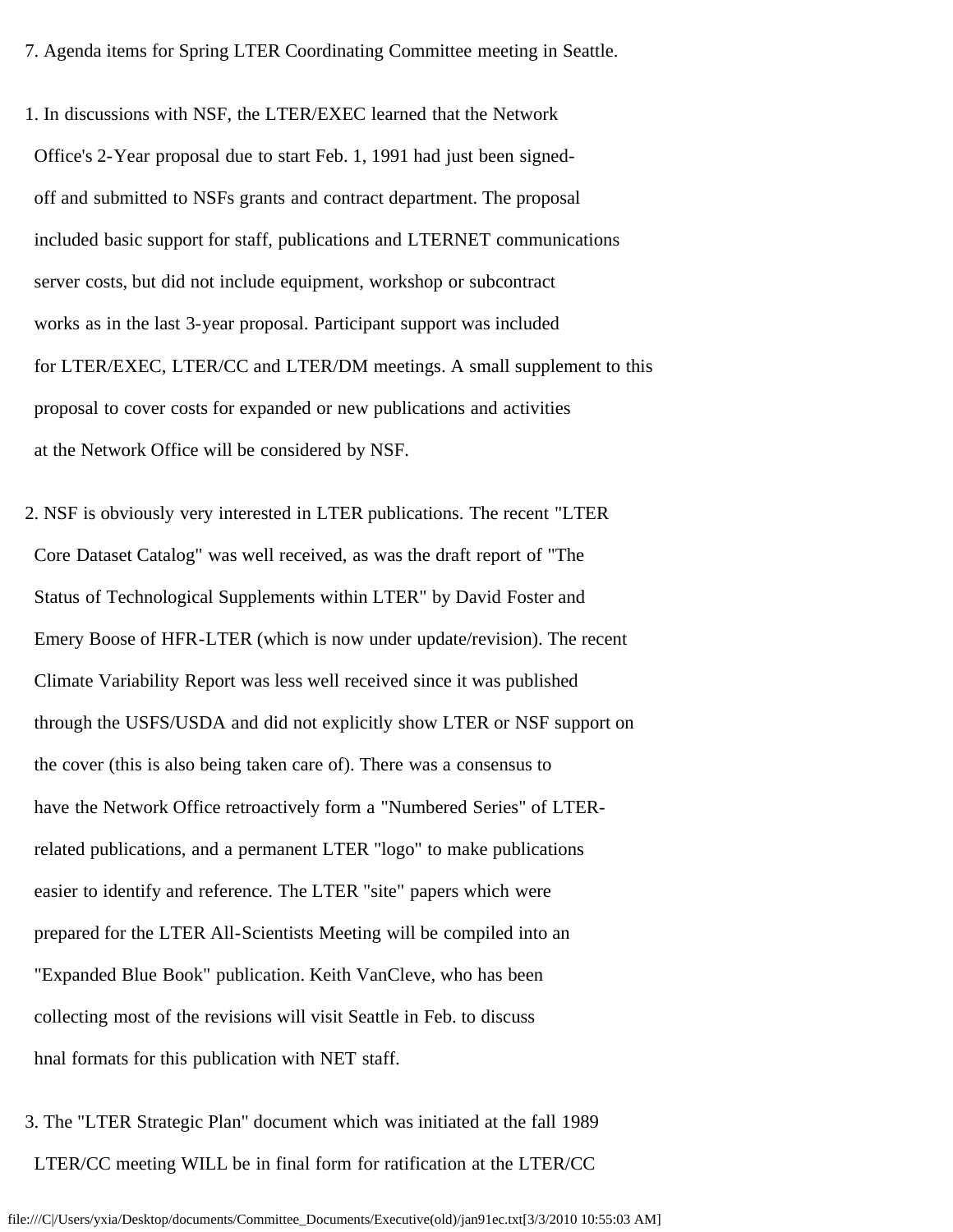meeting in Seattle. It was suggested that this be an "internal" document for LTER, and that a concise summary will be edited by Jerry Franklin into a short publication for external distribution.

4. Various discussions regarding interactions with other research groups might be uceful for future plans of LTER researchers. John Vande Castle and perhaps Caroline Bledsoe (depending on travel restrictions) will attend the "Global Change and Terrestrial Ecosystems (GCTE) meeting in Briton,UK to represent LTER/NSF. Judy Meyer was interested in initiating LTREB interactions. The "Global Change Summary - site capability papers"

 are still in the works by Jim Gosz. Discussions with Robert Corell (Geosciences Directorate) cited increased interest in Global Change research with a specific note on use of "collective networks" as a strategy for research research due to their more unified and cost effective interaction. Also noted was to check what will be contained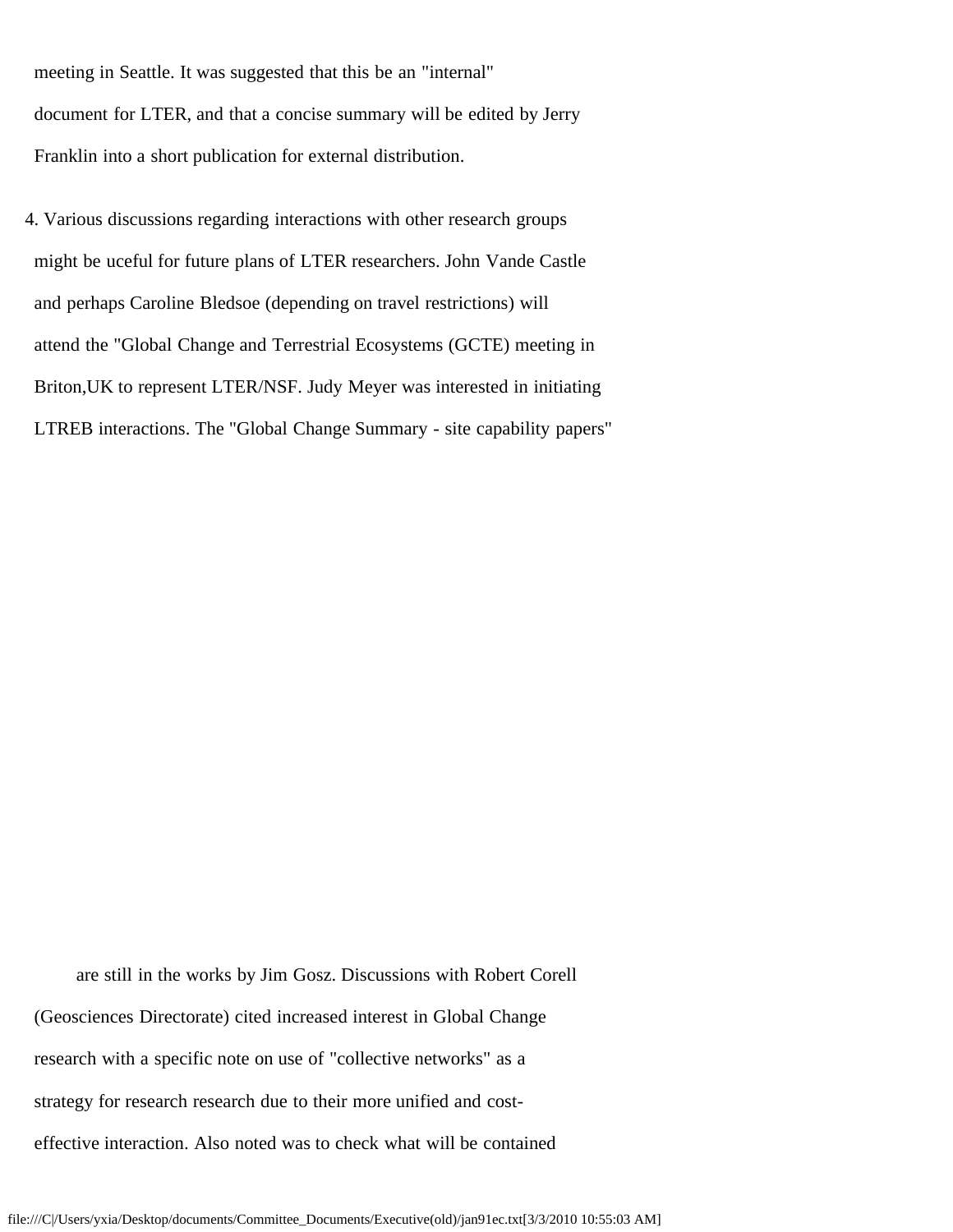in the "Budget Report" to be published Feb 4 re: FY92 activities. Meetings induding Curtis Mason of NOAA Coastwatch noted a number of new research initiatives within NOAA Forty percent of their proposed \$17.4M FY92 budget is earmarked for research . Their developing nation-wide data distribution network may also be valuable for LTER researchers. (Curtis's OMNET Email address can be reached though LTERNET as CMason@lternet.washington.edu (Internet) or CMASON@LTERNET (BITNET).

5. Quite a bit of interest was shown by NSF to expand the LTERNET server machine to allow more real-time communication, file sharing, and extended services to outside research groups. This will probably wait for the installation of the system currently funded for service within LTER, as well as a possible futureworkshop to ascertain the needs of other interested groups.

6. There was discussion by NSF that there may be a possibility for a 4th LTER SCI-Tech supplement. If this should happen, it might include the following items as a focus, to insure standard capabilities within LTER.

 A. Capability for processing and utilizing remote sensing data. This would be in the form of raster Geographic Information System hardware and software at each LTER site.

 B. Network connectivity in the form of complete connections to the Internet and NSFnet backbone for each site. This should include capabilities for remote sharing of hardware and data via Internet connections.